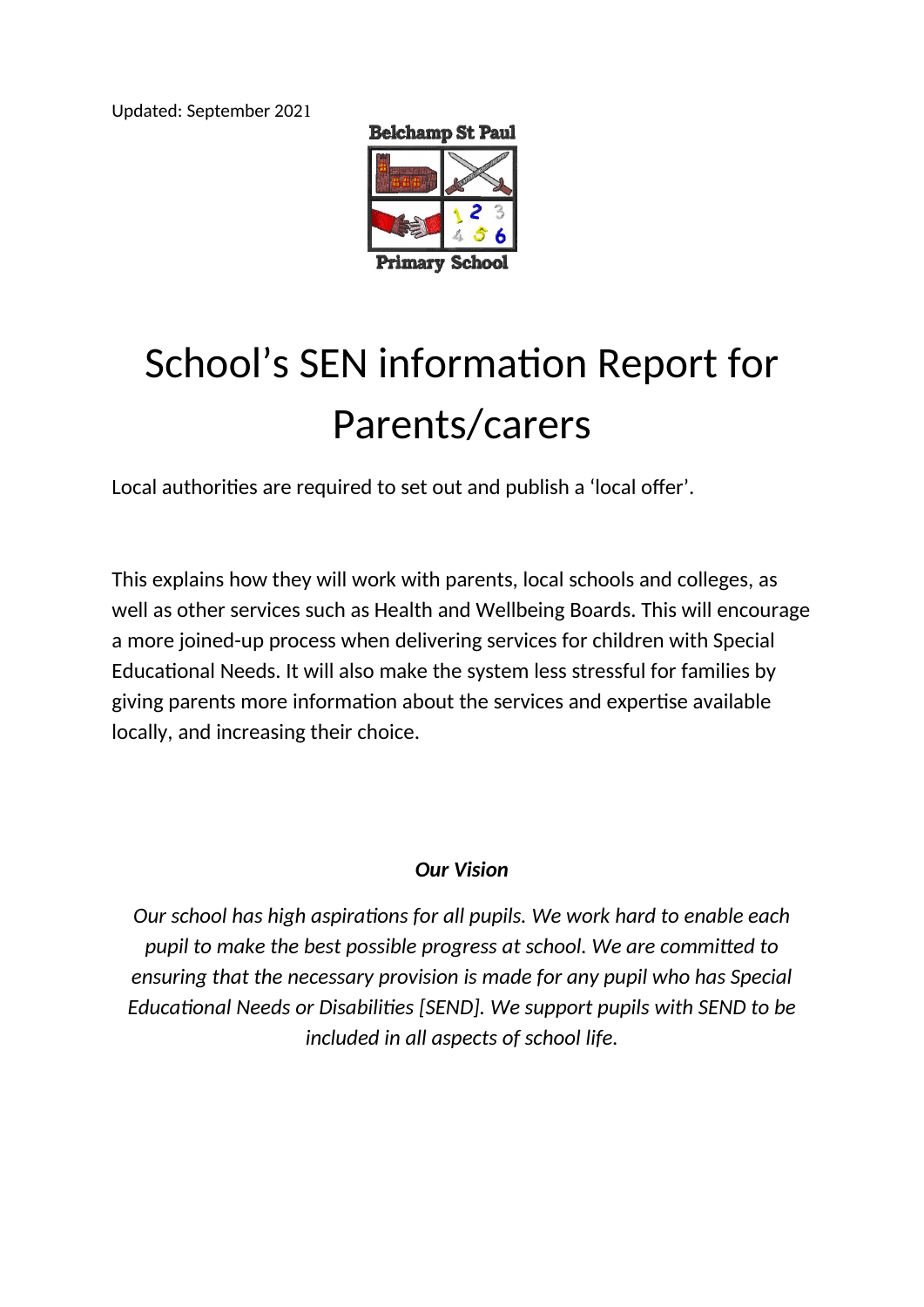## **What kind of Special Educational Needs [SEN] are provided for?**

- A pupil has SEN where their learning difficulty or disability calls for special educational provision, that is provision different from or additional to that normally available to pupils of the same age.
- Special educational needs and provision can be considered as falling under four broad areas:
	- $\circ$  Communication and interaction
	- o Cognition and learning
	- $\circ$  Social, emotional and mental health difficulties
	- o Sensory and / or physical needs

# **How will children with Special Educational Needs be identified and what sorts of assessments will be completed?**

- Baseline tests reading ages / spelling ages
- Teacher / LSA / SENCO identification through observation / marking / gut instinct
- Parent information concerns
- Tracking progress through intervention groups
- Target tracker analysis
- Phonics screening
- Speech and language screen
- Early Years baseline
- Phonological awareness assessment
- Literacy assessments
- Maths assessments
- Provision guidance banding descriptors
- Pre-school assessments and liaisons between settings
- Therapists e.g. speech and language
- If children come into school with a statement already in place
- Talk boost screening
- Transition between schools
- Personal, social development levels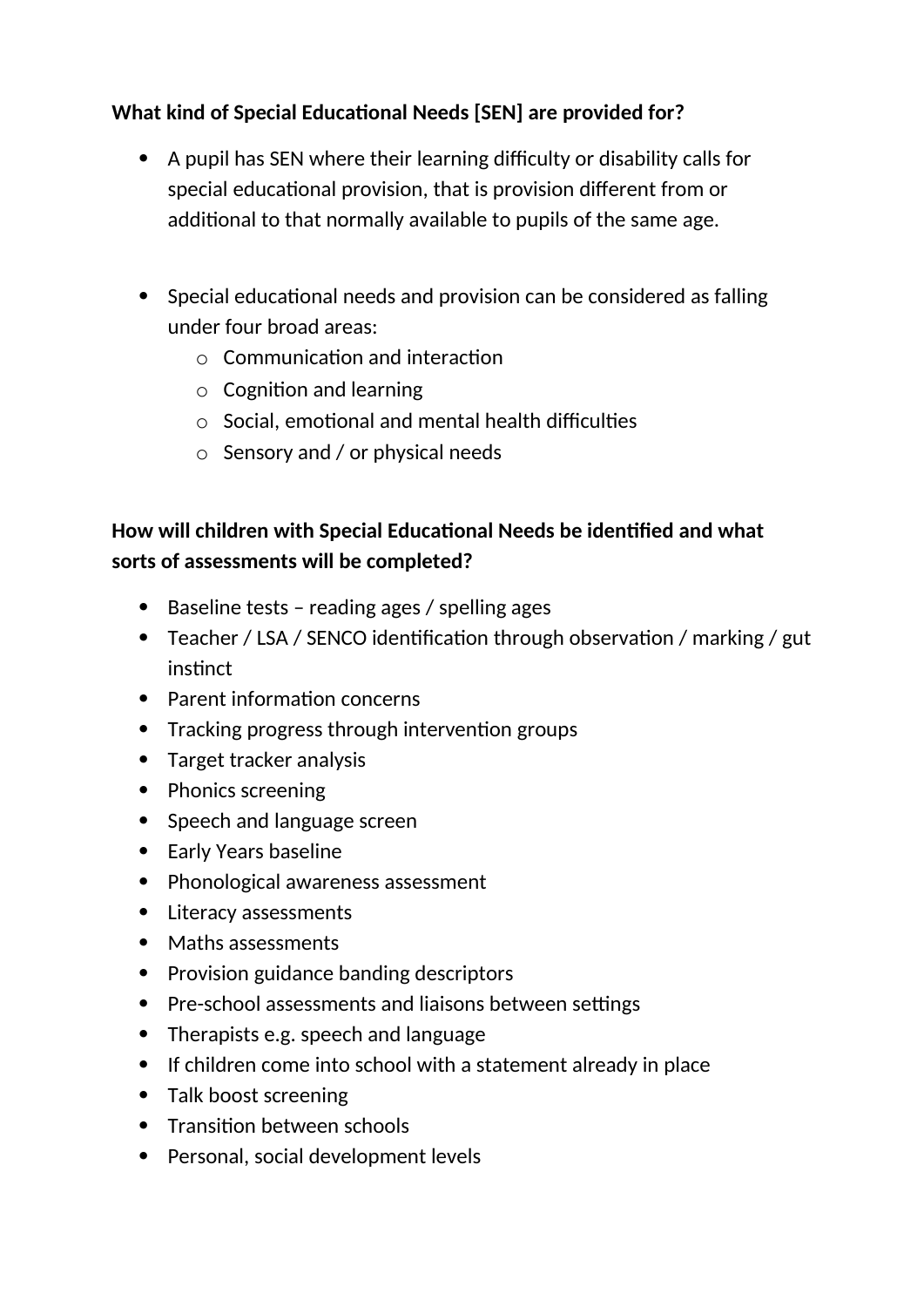#### **Who is responsible for the Special Educational Needs provision in school?**

| Inclusion Leader / Senco:            | Mrs Luba Brown                 |
|--------------------------------------|--------------------------------|
| <b>Governor Responsible for SEN:</b> | Vine Trust Local Schools Board |
| <b>Emotional Support:</b>            | <b>Mrs Allison Millgate</b>    |

# **What arrangements are there for consulting parents of children with Special Educational Needs and involving them in their child's education?**

- *Formal*
	- o Termly Learning Consultations [TLC]
	- o Parent consultation meetings
	- o Termly review meetings
	- o Parent views
	- o Annual reviews for children with a statement / plan
- *Informal*
	- o Discussion at the door
	- o Communication books
	- o Text messages
	- $\circ$  Invite parents in to meet with the specialist teachers
	- o Phone calls

# **What arrangements are there for consulting young people with Special Educational Needs and involving them in their education?**

- One page profile
- My views document
- Conversation with teacher / learning support assistant [LSA] / Higher Level Teaching Assistant [HLTA] / Special Educational Needs Coordinator [SENCO]
- Progress reviews
- Pupil Questionnaires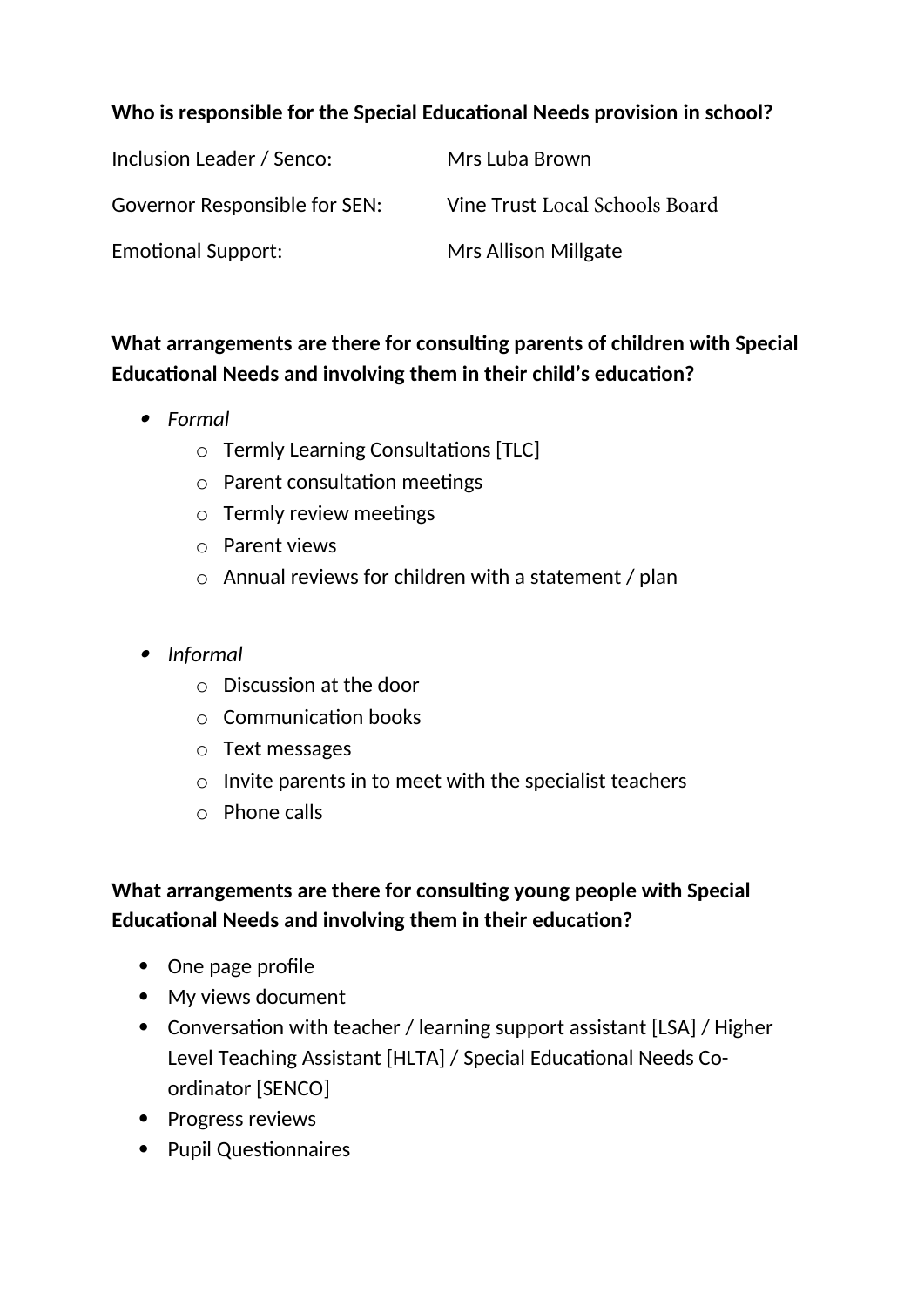**What arrangements are there for assessing and reviewing children and young people's progress towards outcomes, including the opportunities available to work with parents and young people as part of this assessment and review?** 

- Progress reviews
- Range of assessments in school and by outside agencies or specialists
- Pupil views
- Parent views
- Pupil progress meetings
- Observations
- Person Centred Approach
- Specialist assessments, e.g. Boxall Profile, Nessy Quest

# **What arrangements are there for supporting children and young people in moving between phases of education?**

- *Pre-school to Foundation*
	- o Team around the child [TAC] meetings
	- o Welcome meetings and booklet
	- o Tea and chat
	- o School tours
	- o Transition visits
	- o Transition programme
	- o Photo books
	- o Liaison with pre-school SENCo
- *Foundation to Key Stage 1*
	- o Transition programme
	- o Welcome meetings to set out expectations
	- o Move round days
	- o Key Stage 1 teachers to visit Foundation children
	- $\circ$  Joint moderation and hand over meeting
- *Key Stage 1 Key Stage 2*
	- *o* As above plus: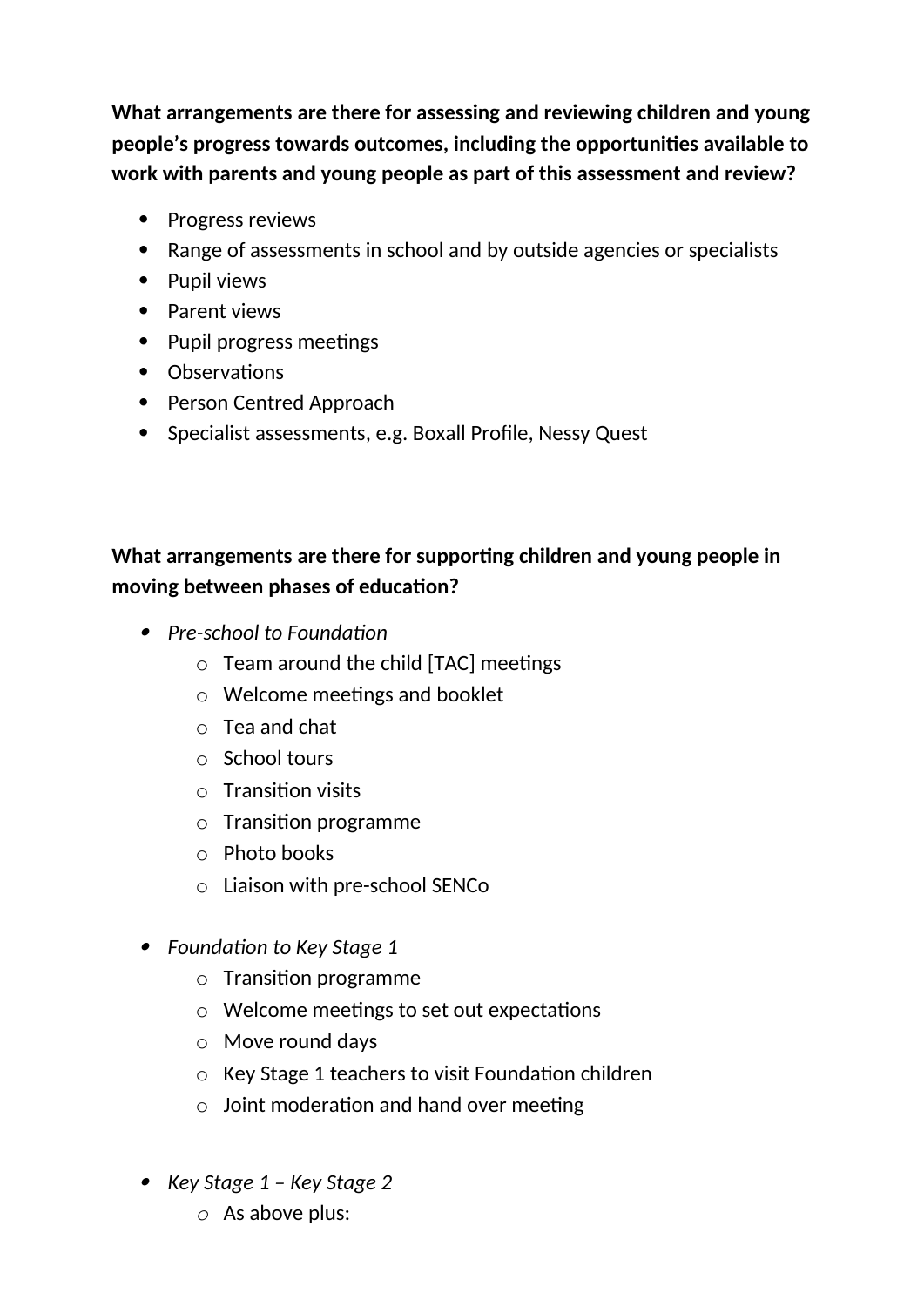- o Transition programme
- o Transition visits
- o Liaison with SENCO
- *Key Stage 2 Key Stage 3*
	- o As above plus
	- o Extra visits to secondary schools
	- o Parents encouraged to visit a range of secondary schools to ascertain right secondary provision for their child including open evenings
	- o Support for parents when visiting secondary schools
	- o Secondary SENCo to visit children in primary school
	- o Year 5/6 annual reviews with secondary Staff invited
	- o Taster days
- *Moving between schools*
	- o Liaison between the SENCos/ specialist teachers and outside agencies
	- o Paperwork to be forwarded as soon as possible
	- o If children are from out of county, statement/EHC plan to be rewritten into the Essex Format
	- o Meeting with the parent and child
	- o Visit to school

## **What is the approach to teaching children and young people with Special Educational Needs?**

- 'Teachers are responsible and accountable for the progress and development of the pupils in their class, including where pupils access support from teaching assistants or specialist staff' [Code of Practice; June 2014: 6.36]
- Graduated approach linked to assess, plan, do, review
- Quality First Teaching / SEN Support / Education, Health and Care Plan
- Provision which is 'additional to and different from'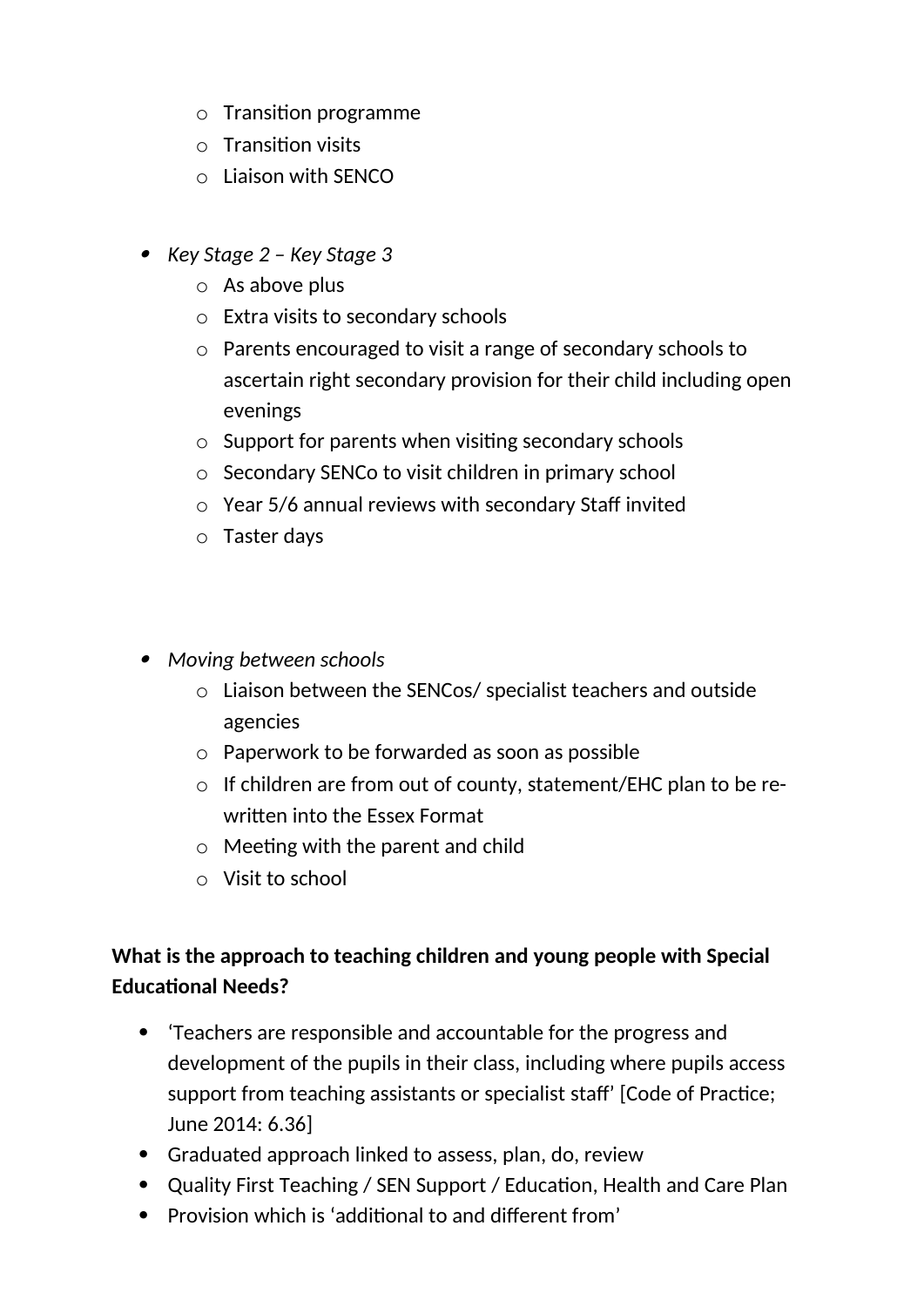- Relevant research based intervention programmes linked with 'Provision Guidance'
- 1:1 support as school decides is appropriate, in consultation with parents
- Response to specialist outside agencies

#### **How are adaptations are made to the curriculum and the learning environment of children and young people with Special Educational Needs?**

- Reasonable changes and adaptions to the physical environment
	- o Ramps to make the site accessible
	- o Toilets adapted for disabled users
	- $\circ$  Double doors in some parts of the building
	- $\circ$  High marking making the edge of steps more visible
- Visual timetables
- All advice taken from specialist teachers
- Specialist resources
- Playtime provision
- Parents recommendations
- Please see the following documents:
	- o Disability Policy
	- o Accessibility plan
	- o Equality policy

**What expertise and training of staff supporting children and young people with Special Educational Needs have, including how specialist expertise is secured?**

- All staff have received some training relating to SEN
- Educational psychologist advice
- Speech and language therapist advice
- Occupational therapist advice
- Physiotherapist's advice
- Advice from Child and Adolescent mental health service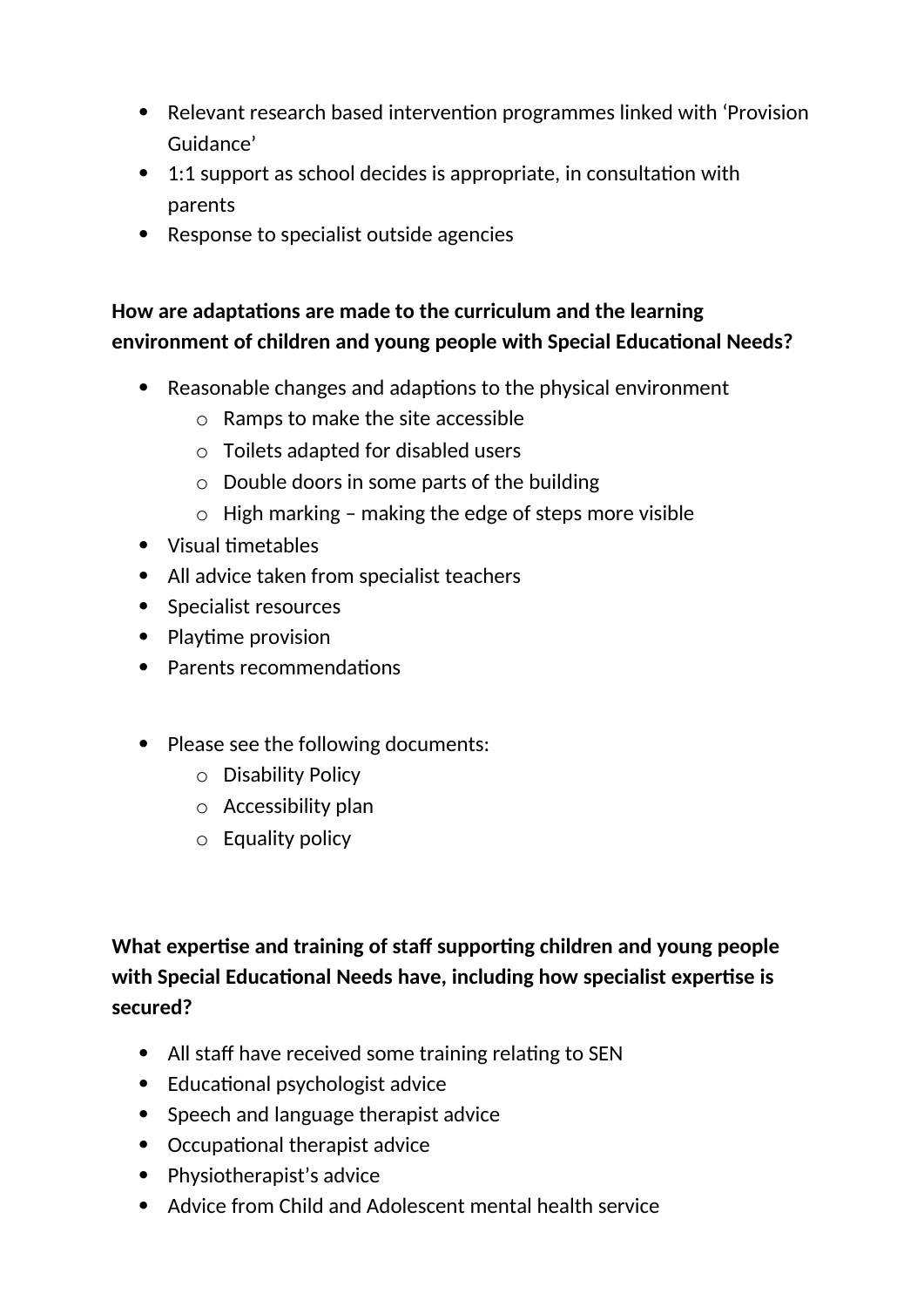- SENCo update meetings and specific training
- School nurse
- FAST team
- All staff will receive specialist training when required and available
- Attend various training programmes organised by the local authority

## **How is the effectiveness of the provision given to children and young people with Special Educational Needs evaluated?**

- Raise Online
- Fischer Family Trust [FFT]
- Target Tracker [TT]
- $\bullet$  P scales
- National Curriculum levels / end of key stage/year statements
- Intervention reviews
- Annual Reviews / Person Centred Reviews
- Parent Views
- Child's views
- Teacher reports
- Ofsted
- Annual school reports
- Exit forms from interventions
- **EYES Outcomes**
- Attendance/exclusion data
- If appropriate progress has been made, children may be removed from the SEN register

**How are children and young people with Special Educational Needs enabled to engage in activities available with children and young people in the school who do not have Special Educational Needs?**

- General inclusion in activities / curriculum
- After school clubs
- Social skills groups
- Bubble groups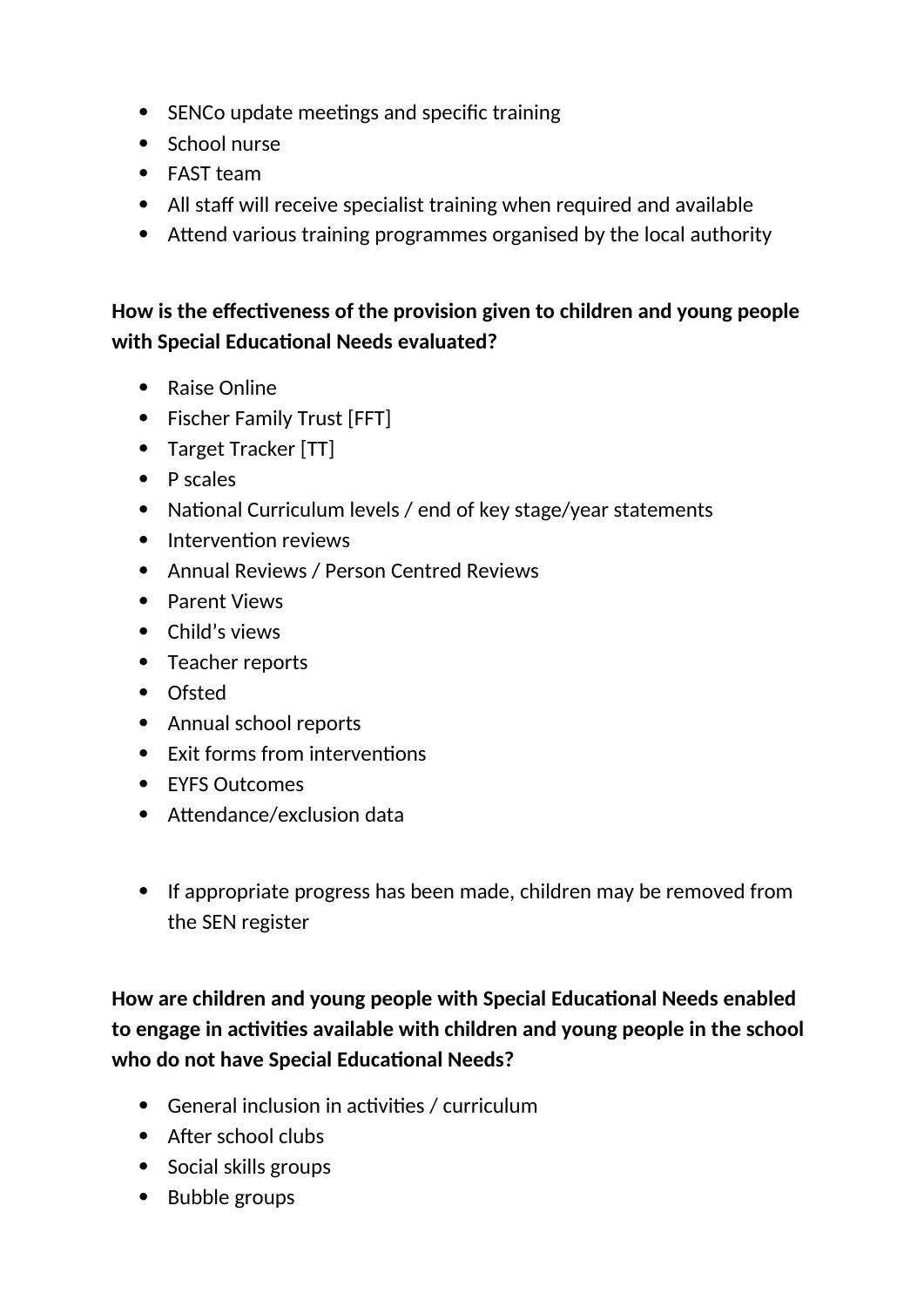- School residential
- Adult or peer support as necessary to help children access all areas of the curriculum
- Bespoke curriculum
- $\bullet$  Life skills
- Fnrichment activities
- School council
- Educational visits

#### **What support is there for improving emotional and social development?**

- Lunch Bunch club
- Pupil surveys
- Enrichment days
- School council
- Well-being mentor
- Worry boxes
- Social and Emotional Aspects of Learning [SEAL]
- Christian Youth Organisation [CYO]
- Personal, Social, Health Education [PSHE]
- E-safety
- Bullying policy
- Lego Group
- Self-esteem interventions
- Access to the GROW project
- Access to FAST team
- Access to local church ministers

**How does the school involve other bodies, including health and social care bodies, local authority support services and voluntary sector organisations, in meeting children and young people's Special Educational Needs and supporting their families?**

- Invites to Team Around the Child / Team Around the Family meetings
- Open door policy
- Referrals as appropriate to:
	- o General Practitioner [GP]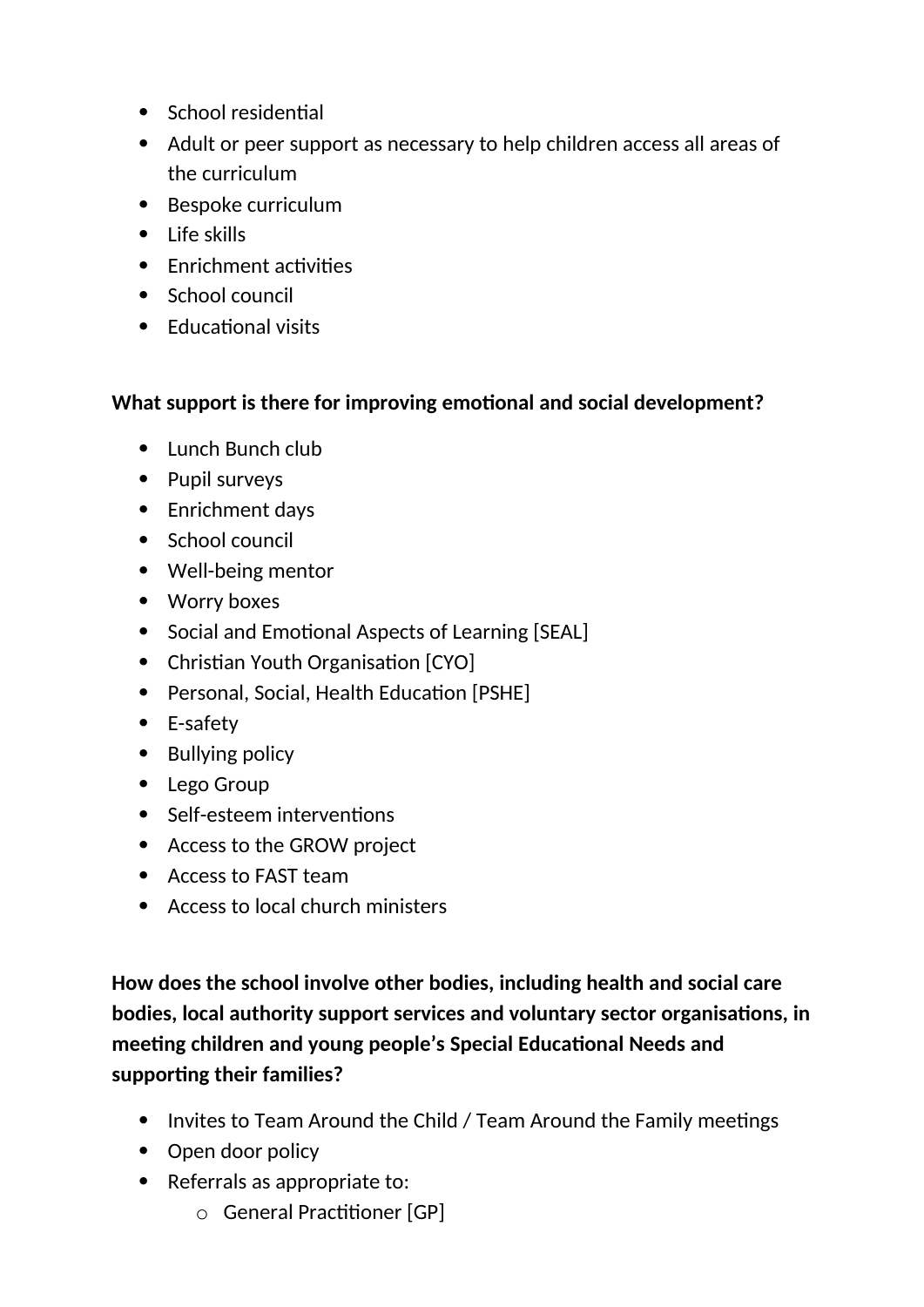- o Paediatrician
- o Colchester Primary Ophthalmic Clinic [CPOC]
- o Children and Adolescent Mental Health Service [CAMHS]
- o Emotional Wellbeing and Mental Health Services (EWMHS)
- o Speech and Language Therapist [SALT]
- o Social Care
- o Educational Psychologist [EP]
- o Specialist Teacher Team [STT]
- Family Support to include signposting to:
	- o Family in Focus
	- o Family Solutions
	- o APEX parent support group
	- o FAST Team
	- o Play and Resource Centre [PARC]
	- o ARK
	- o Parent Partnership
	- o Essex Dyslexia Support
	- o ADHD Chelmsford Group
	- o And various other local support groups
	- o Please see the Local Authority Offer for details

# **What arrangements are in place for handling complaints from parents of children with SEN about the provision made at the school?**

• Please refer to the school's complaints policy

#### **Summary**

 All of the information here applies to children with special educational needs, including those who are looked after by the local authority.